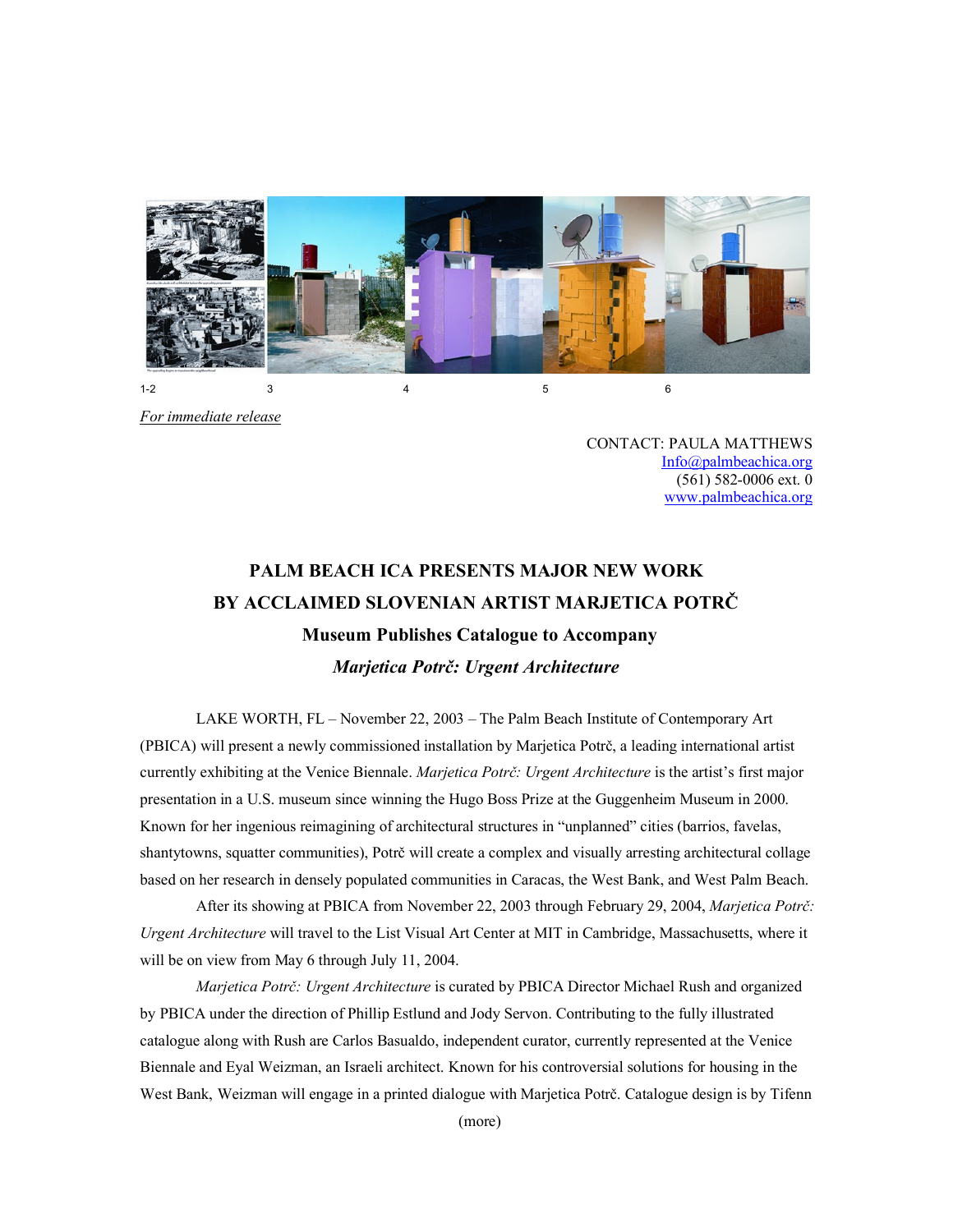*Palm Beach ICA Presents Marjetica Potrč Page 2/…*

Aubert, the New York-based designer responsible for the popular PBICA catalogue, *BROOKLYN!* The catalogue will be available one month after the exhibition opens since it will document the project being made specifically for PBICA.

## **The Exhibition**

 Marjetica Potrč is an artist and architect with particular interest in "informal" or "unplanned" cities, such as those that develop in major urban areas like São Paolo, Brazil; Caracas, Venezuela; San Juan, Puerto Rico and many other cities in the world. Given the often desperate lack of resources in these communities, Potrč has designed "self-sustaining" housing units that can provide water, sewage and electrical service to the occupants. Rather than designing purely practical and drab residences, she injects her designs with glowing colors (pinks and oranges) as a way of celebrating life and the beauty she sees in shared needs. "We all seek the same things," she says, "shelter, food, water and beauty."

Working with the themes of security, defense and pursuit of happiness, Potrč will construct a massive installation of housing units based on what she has seen of gated communities and temporary shelters (that have become permanent) in Caracas, the West Bank and West Palm Beach. Potrč sees strong affinities between these three areas in terms of the tensions between public and private space; safety and community interaction. Using available materials from concrete blocks to barbed wire and wood and aluminum, Potrč's installation will be a monolithic testimony to the power of art and architecture in shaping and reimagining the human environment. "Such (designs) bring about a long-needed dialogue between the formal and informal city, which obviously benefits everyone," Potrč says. "The timing is good, too. Every three days, more than a million people move to urban areas, and many of them live in shantytowns."

PBICA Director and curator of the exhibition, Michael Rush says, "Marjetica is one of the most extraordinary artists I have ever encountered. Her work doesn't happen in the isolated confines of the studio, but rather in the world where masses of people compete for space and basic necessities. But far from being depressing or confrontational, her work is charged with beauty, humor and a tremendous sense of possibility. She is involved in a huge enterprise which involves nothing less than the fundamentals of human life and spirit."

The PBICA exhibition will also feature several of Potrč's "power tools," such as her "Hippo Water Roller," a rolling container for water that substitutes for the heavy and clumsy vessels women place on their heads in many parts of the world; a "Clockwork Mobile Telephone Charger;" and a "Survival Kit," used by the Mexican government and the U.S. Border Patrol for would-be immigrants. It contains antidiarrheal medicine, adhesive bandages, and powder to prevent dehydration, birth control pills and condoms.

Also included will be a representative selection of her "Animal Sightings" Series, a set of digital prints of animals such as coyotes, bears and raccoons caught roaming cities and visiting houses.

(more)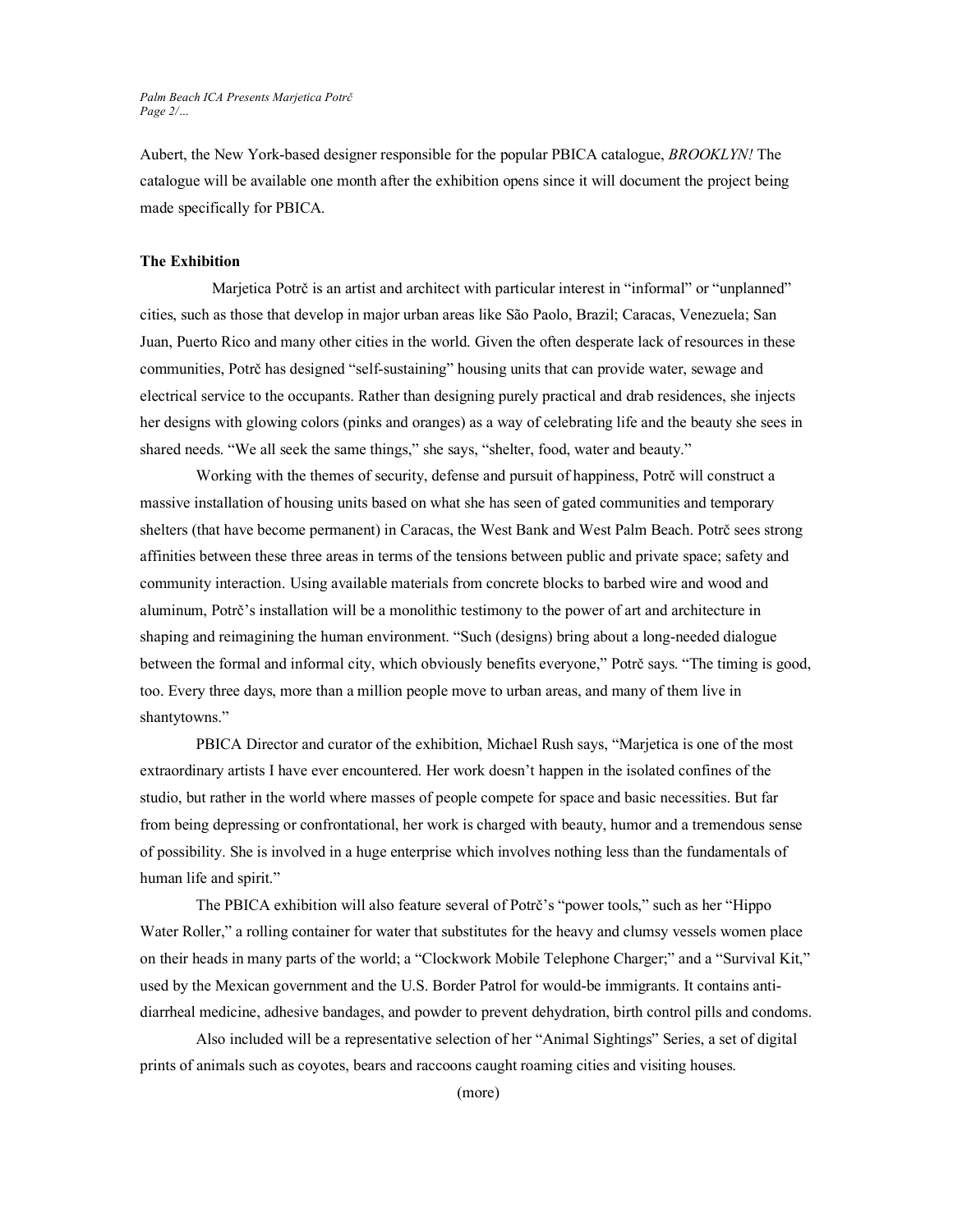*Palm Beach ICA Presents Marjetica Potrč Page 3/…*

## **About the Artist**

Born in 1953 in Ljubljana, Slovenia, where she still lives, Marjetica Potrč was trained in architecture and fine art. She received degrees at the University of Ljubljana where she is now a Professor at the Academy of Fine Arts. She has exhibited widely in the U.S. and Europe, including representing Slovenia at the Venice Biennale in 1993 along with the artist collective IRWIN. Other exhibiting venues include: the Center for Curatorial Studies Museum, Bard College, Annandale-on-Hudson, NY (1996); São Paulo Biennial, São Paulo, Brazil (1996); Skulptur. Projekte in Muenster (1997); La casa, il Corpo, il Cuore: Konstruktion der Identitaeten, Museum Moderner Kunst Stiftung Ludwig, Vienna (1999); Urban Visions, Worcester Art Museum, Worcester, Massachusetts (1999); Manifesta 3, Ljubljana, Slovenia (2000); Guggenheim Museum, NY (2001); Kuenstlerhaus Bethanien, Berlin, Germany (2001); and Max Protetch Gallery, New York, NY (2002). In addition, Potrč has received numerous awards, including grants from the Pollock-Krasner Foundation (1993 and 1999) and the Soros Center for Contemporary Arts, Ljubljana (1994), Parque de la Memoria Sculpture Prize, Buenos Aires (2000), a Philip Morris Kunstfoerderung Grant to participate in the International Studio Program of Kuenstlerhaus Bethanien in Berlin (2000). She received the prestigious Hugo Boss Prize from the Guggenheim Museum in 2000.

# **Curator**

Michael Rush was appointed Director and Chief Curator of PBICA in 2000. For PBICA, he has curated *BROOKLYN!,* with Dominique Nahas; *Sculpture Now*; *Sue Williams*; *Günter Brus*; *Video Jam*, with Galen Joseph-Hunter and *Japan:Rising*, with Dominique Nahas. He contributes regularly to several publications, including *PAJ, The New York Times, artnet.com,* and *Art in America*. He is the author of *New Media in Late 20th -Century Art,* published in 1999 and *Video Art*, just published by Thames and Hudson.

#### **Concurrent Exhibition**

*Marjetica Potrč: Urgent Architecture* runs concurrently with *Scott Peterman: Retreat,* a solo exhibition of over 20 photographs by Maine-based photographer Scott Peterman, organized by PBICA.

# **Palm Beach Institute of Contemporary Art**

J. Patrick Lannan, Sr. renovated the historic facility in 1980 to house his own collection of contemporary art and design. After his death, the building and remaining works were donated in 1989 by the Lannan family to Palm Beach Community College (as the Lannan Foundation), and a majority of the collection was relocated to Los Angeles. In July of 1999, philanthropists Robert M. and Mary Montgomery purchased the landmark art deco movie theater from Palm Beach Community College and renovated it to found the Palm Beach Institute of Contemporary Art.

Today, housed in the 1939 Lake Theater on the main street of Lake Worth, Florida, the Palm Beach Institute of Contemporary Art is devoted to the premise that contemporary art is a vital means of